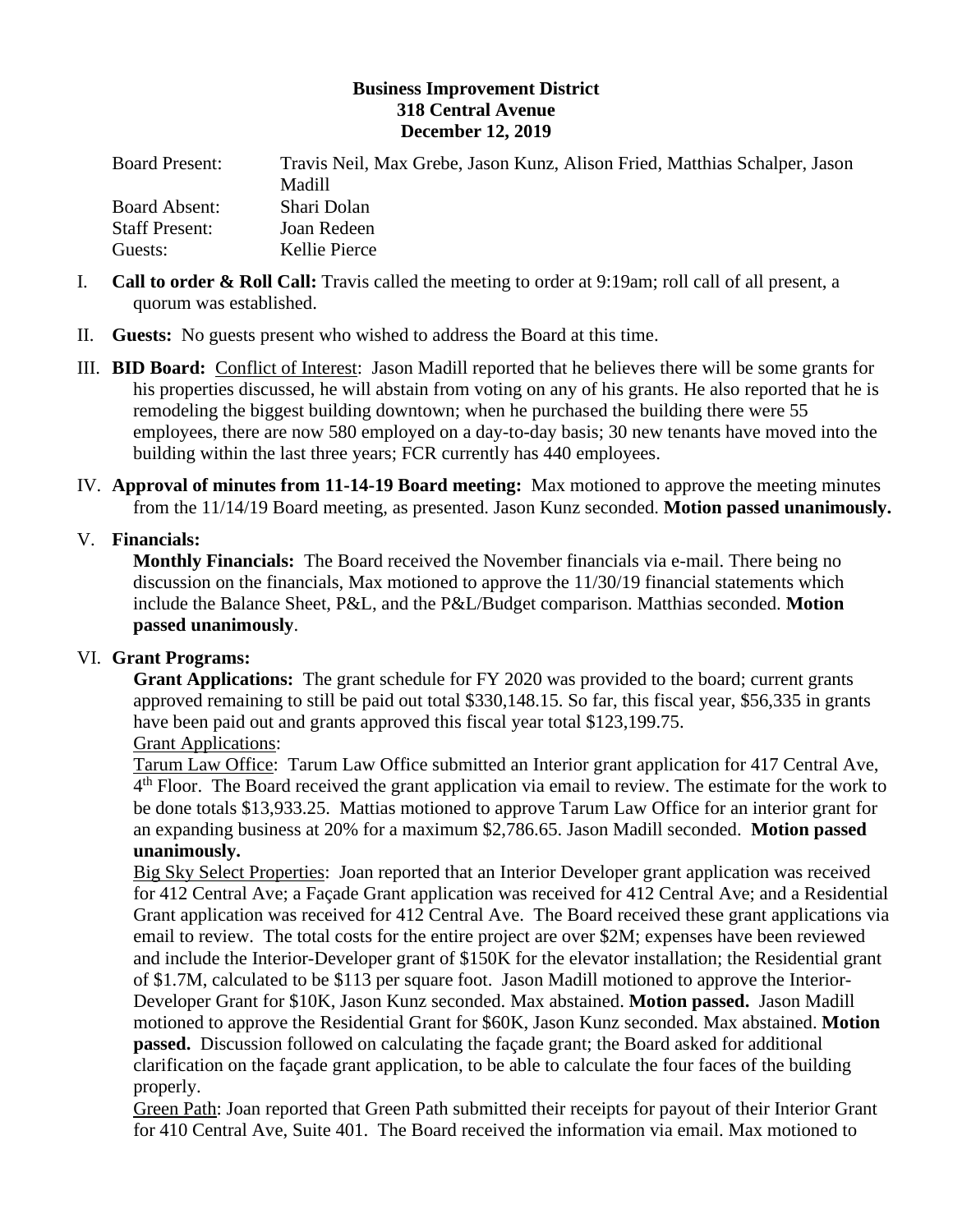approve the payout of \$10,000 to Green Path pending receipt of funds from the City in January 2020. Matthias seconded. Jason Madill abstained. **Motion passed.**

Alluvion: Joan reported that Alluvion submitted receipts for their Art Grant totaling \$5,150. The Board discussed payout of this grant and whether or not the project is complete;  $6<sup>th</sup>$  Street is complete and Central Ave has no window coverings. The Board questioned if the project is complete and BID grants are not paid out until projects are complete.

Chase Your Dreams: A Business Incentive Grant was received for 316 Central Ave for Chase Your Dreams. The Board received the application via email. Their one-year lease is effective December 15; grant will be paid out by February 1 to Dunn Brown Building. Alison motioned to approve the Business Incentive Grant for \$1,500. Matthias seconded. **Motion passed unanimously.** Sora & Company: A Business Incentive Grant was received for the new business owner of Sora & Company at 114 Central Ave. The Business sold and has a new owner, new tax identification number, etc. The Board received the application via email. Their one-year lease is effective December 5; grant will be paid out by February 1 to Tim Murphy. Max motioned to approve the Business Incentive Grant for \$1,640. Jason Madill seconded. **Motion passed unanimously.** Joan inquired with the Board about the calculations for the façade grant that was approved last month for Starry Night Hospitality, the former Greystone Inn. The Board determined the calculations made last month were correct, the property owners have been approved for the maximum façade grant they are eligible for.

Joan inquired with the Board about Hicks Endeavors and any potential they might have to be eligible for an Interior-Developer grant. The Board determined that project would not be eligible for an Interior-Developer grant as the tenant has been identified.

The Board discussed the payout of the Outdoor Living Grant for Madill Enterprises. Jason Kunz motioned to pay out the Outdoor Grant for Madill Enterprises for \$3,735.40. Matthias seconded. Jason Madill abstained. **Motion passed.** 

Discussion followed on the Outdoor Living Grant. Max motioned to suspend the grant program, effective immediately, until further review can be conducted. Jason Kunz seconded. **Motion passed unanimously.** 

Joan reported that several grants still need to be updated; letters have been sent out to Context/Matthias Schalper and to Mauri Novak requesting updates on the projects.

Grant criteria: Max noted that he had nothing new to report on this topic. The Board requested copies of the Outdoor Living Grant criteria and the Developer Grant criteria. Discussion followed on pedlets and the Board was reminded that, while the grant program has been suspended, Joan has encouraged anyone who might be interested to visit with the Board about the possibilities.

## VII. **Old Business:**

#### **Beautification:**

BID Vehicle: Joan reported that an estimate has been provided by Mountain Tire for work that needs to be done on the BID truck, it totals \$2,843 for all the necessary repairs. Mountain Tire has noted that one item is strongly recommended. Discussion followed on the age and condition of the truck. The muffler had been damaged heavily; Dave's Exhaust repaired it. The Board asked that downtown gift certificates be sent to Dave's Exhaust to thank them. The Board authorized the one strongly recommended repair and want the truck detailed. Travis commented how good the truck looked in the Parade of Lights.

Flowerpots: Joan provided the Board with information on the self-watering pots that she'd like to have downtown as it would reduce personnel costs for watering flowers in the summer. Travis will look into lower priced options to see if a wholesale option can be found.

ArtsFest: Joan reported that Cameron has already reached out about 2020; he is excited to be involved again and anxious to get planning. She added that she'd like the BID to consider an increase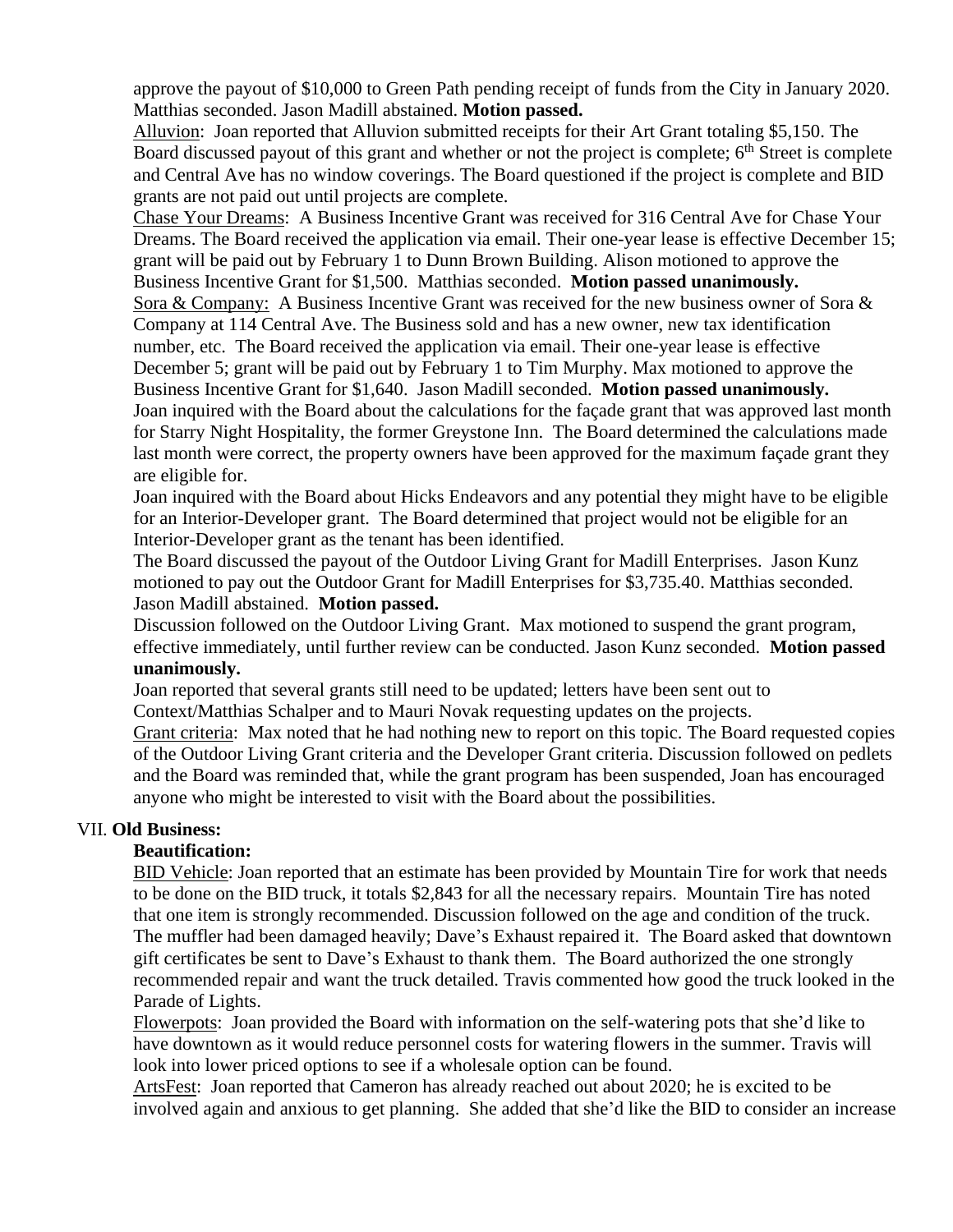over last year and will be asking the Board to formally commit in January once she knows the result of the Montana Tourism grant application.

Alley Lights: Joan reported that she is still working on this; she needs to meet with LPW and Dragonfly.

Holiday Décor: Joan reported that only one business expressed interest in participating in Light Up Downtown this year; and they didn't inform her of their interest until after the deadline passed. She will pursue this possibility earlier in the season in 2020 but it will not happen this year. Jonas has completed the installation and been paid for installation; we will pay for removal of the décor in January, but the lights will remain on the trees. Joan noted that the trees are finally being lit in the way that has been envisioned. There are two trees on each side of the street in each block, on Central. The Board noted they'd like more trees lit in 2020 – power sources were discussed. The Board asked that power be explored for every period light downtown.

Sound System: Joan reported that since September 2017 the BID has spent over \$37K on the sound system. During an event this summer a vendor plugged into one of the BID's plugs for our sound system to gain power for their generator; when removing their extension cord, they yanked it and broke our power source. The power source was rebuilt; Mighty Mo has paid for the repair. Joan recommended that vendors not be allowed to plug into the sound system plugs; DGFA and other downtown entities that run events are in need of power sources. The Board recommended that a waiver be signed by anyone who wishes to plug into the power source, acknowledging their liability and responsibility if something happens to the power source.

**City of Great Falls – Storm Drains:** Joan noted that there was nothing new to report on this, at this time.

**Downtown Great Falls Association:** Kellie reported that Ladies Night on 11/21 was great; 24 businesses participated. The Parade of Lights and Small Business Saturday were both on 11/30. The Parade was one of the largest with 32 entries; 35 had registered. The tree is in place and will be repurposed after the holiday. The Stroll was well attended; Showdown had cancelled due to training they had to hold. Kellie provided the Board with 2020 Membership Applications and reminded them if they pay prior to March 1 they get a discount.

**Downtown Partnership:** Microvisioning: Joan reported that the public revealing of the Microvisioning process was held 11/20. The results will be posted to the downtown website, as well as GFDA's website.

Personnel: Joan reported that interviews are still being conducted; well over 100 people have applied and about 20-25 interviews have been conducted. A few individuals have moved on to second interviews, but no one is going further, at this time, so initial interviews continue to be conducted. Wayfinding: Joan reported that the Wayfinding RFP generated eight responses; the responses were scored and Cushing Terrell (formerly known as CTA) was selected. There has been no word on our Montana Main Street grant application, yet. Cushing Terrell will be given the authorization to proceed once we have all of our funding sources lined up.

**Downtown Safety Alliance:** Joan reminded the Board of the idea currently being referred to as the Neighborhood Walk Program; the Board asked for information on the BID's insurance. Our insurance agent has noted the following: volunteers are included as insured under the general liability policy for any work they perform on the BID's behalf up to the policy limit of \$1M. Should the volunteers injure themselves while doing volunteer work for the BID coverage is provided under the medical payments with a limit of \$5,000. Joan reminded the Board if we proceed forward with this program the Board has the option to increase insurance coverage, if needed. Discussion followed on BID liability if a volunteer were to engage someone in an unsafe manner; if a volunteer were injured, etc. The Safety Alliance meets next on Tuesday, January  $7<sup>th</sup>$ .

**Parking Commission:** Joan reported that the Parking Commission is scheduled to meet on 12/19. Parking is free downtown from 12/14 to 12/25; 2-hour limit still applies. Joan updated the Board on the meter increase revenue. The Board was informed of the meter rate increase; actual figures were